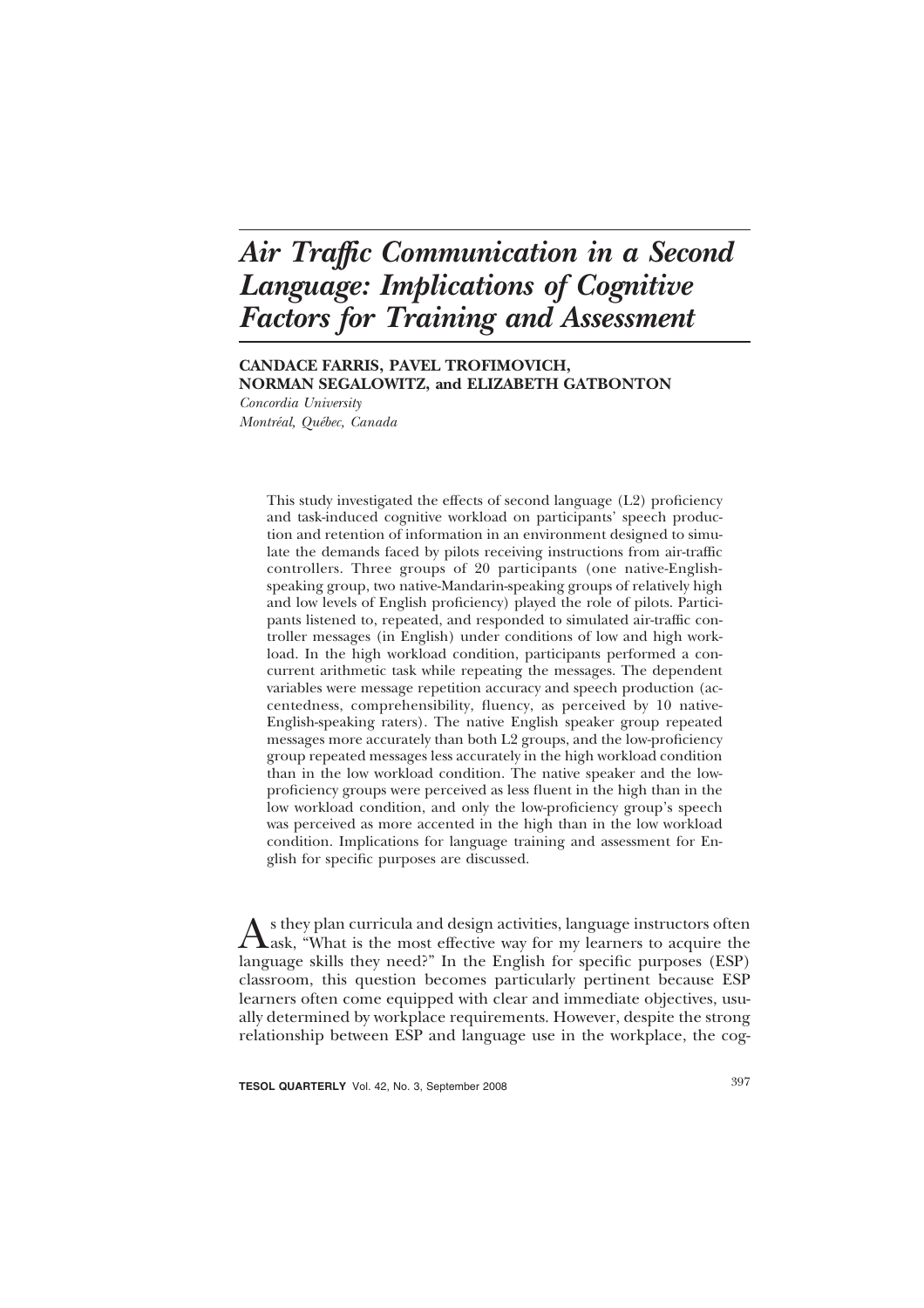nitive challenges inherent in the learner's communicative workplace environment and the effect of those challenges on their ability to communicate in their second language (L2) are not often researched.

The communicative environment of pilots and air-traffic controllers (hereafter, controllers) provides an excellent example of challenges in the workplace. Some of the challenges specific to controller-pilot communications include L2 usage, high workload, and the inherent complexity of radiotelephonic communications (e.g., invisible and unfamiliar interlocutor, congestion due to high traffic, radiotelephonic frequency constraints). Controller-pilot miscommunications, particularly those related to L2 use in nonroutine, stressful, high-workload situations, can threaten air safety. The objective of the present research was therefore to determine how increased cognitive workload, a factor common in the controller-pilot work environment, affects controller-pilot communications conducted in an L2. Our goal was to explore the implications of cognitive factors for the training and assessment of professionals whose jobs involve high cognitive workload.

# **LINGUISTIC CHALLENGES IN CONTROLLER-PILOT COMMUNICATIONS**

High-profile accidents in which hundreds of people lost their lives and in which miscommunications played a significant role have heightened awareness of the importance of L2 proficiency for controllers and pilots. Based on data from several accident-reporting databases, the International Civil Aviation Organization (ICAO) has identified controllers' and pilots' inadequate L2 proficiency as a major challenge to effective controller-pilot communications (ICAO, 2004, p. 1-1). In recognition of this challenge, ICAO has introduced language proficiency requirements to ensure that all controllers and pilots are proficient in the language $(s)$ used in air-ground communications. In the international aviation context this language is often English, an L2 for many of the world's controllers and pilots.

The ICAO language proficiency requirements, to be applied to all languages used in radiotelephony, stipulate that English be made available in situations where the flight crew and the ground do not share the same language. Therefore, all pilots and controllers involved in flight operations where the use of English may be necessary are required to demonstrate an operational level of proficiency in English, as defined in the ICAO Language Proficiency Rating Scale (ICAO, 2004, A8–A9). As of March 2011, all ICAO contracting states will have had to comply with these new standards, and with this deadline fast approaching, the aviation community is faced with the task of training and testing thousands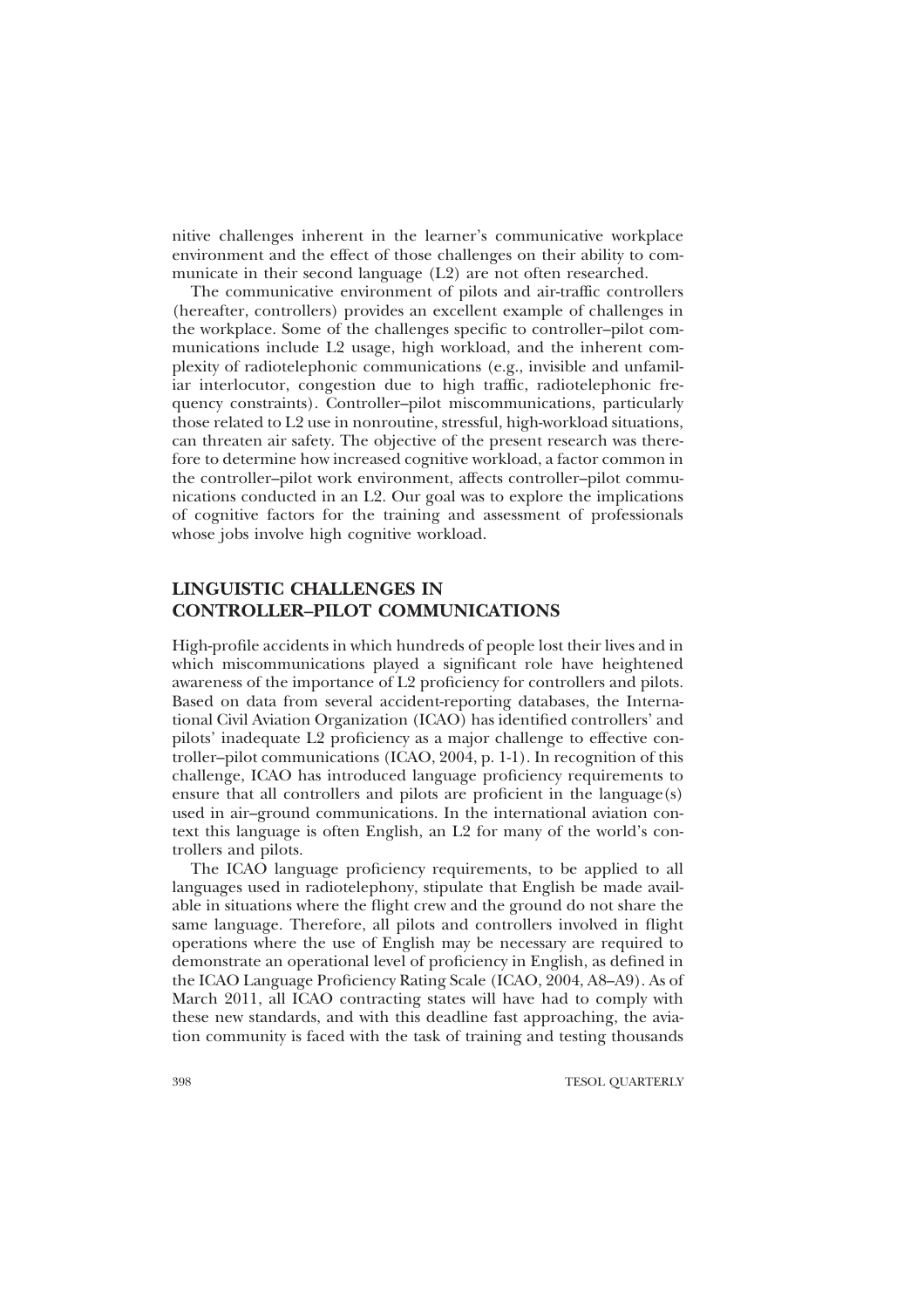of pilots, controllers, and other personnel. One of the first steps in accomplishing this task involves understanding the controller-pilot communicative environment.

# **Controller-Pilot Communicative Environment**

In order to ensure accuracy (and, ultimately, air traffic safety), controller-pilot communications follow a collaborative scheme involving three phases: initiate, present, and accept (Morrow, Lee, & Rodvold, 1991). Generally, the pilot first initiates radio communications with the controller *(initiation phase)*, after which the controller gives the pilot instructions (*presentation phase*). A major component of the pilot's role involves remembering the instructions given by the controller long enough to repeat them (acceptance phase) and to subsequently act on them (e.g., by navigating the aircraft according to the controller's instructions). The acceptance phase is important because it provides an opportunity for the controller to verify that the pilot has understood the instructions correctly (Morrow et al., 1991, p. 278).

Controllers and pilots work under varying workload conditions and may be required to perform several tasks concurrently, resulting in a high cognitive workload. *Cognitive workload* may be loosely defined as the amount of cognitive resources required for task performance. Many factors may contribute to it, such as the type of task, the number of tasks performed concurrently, and personal characteristics of the individual performing the task. Cognitive load theory (e.g., Sweller, 1994) and models of working memory (e.g., Baddeley, 2003), which hold that humans have limited resources for information storage and processing, have particular significance for the work of controllers and pilots, where information is exchanged and acted on, often under time constraints, in a concurrent multitask environment. For example, a pilot may be required to execute a checklist or perform a calculation while receiving controller instructions. Although these tasks may be routine and highly practiced, each requires attention nonetheless. When performed concurrently, even simple tasks place high demands on the pilot's limitedcapacity working memory, where incoming information is stored and processed.

# **Workload Effects on Task Performance**

The effect of concurrent tasks on native speakers' performance in an aviation context is relatively well documented. Concurrent tasks produce a detrimental effect on performance in a variety of tasks, including highpriority tasks (Loukopoulos, Dismukes, & Barshi, 2003; Raby & Wickens,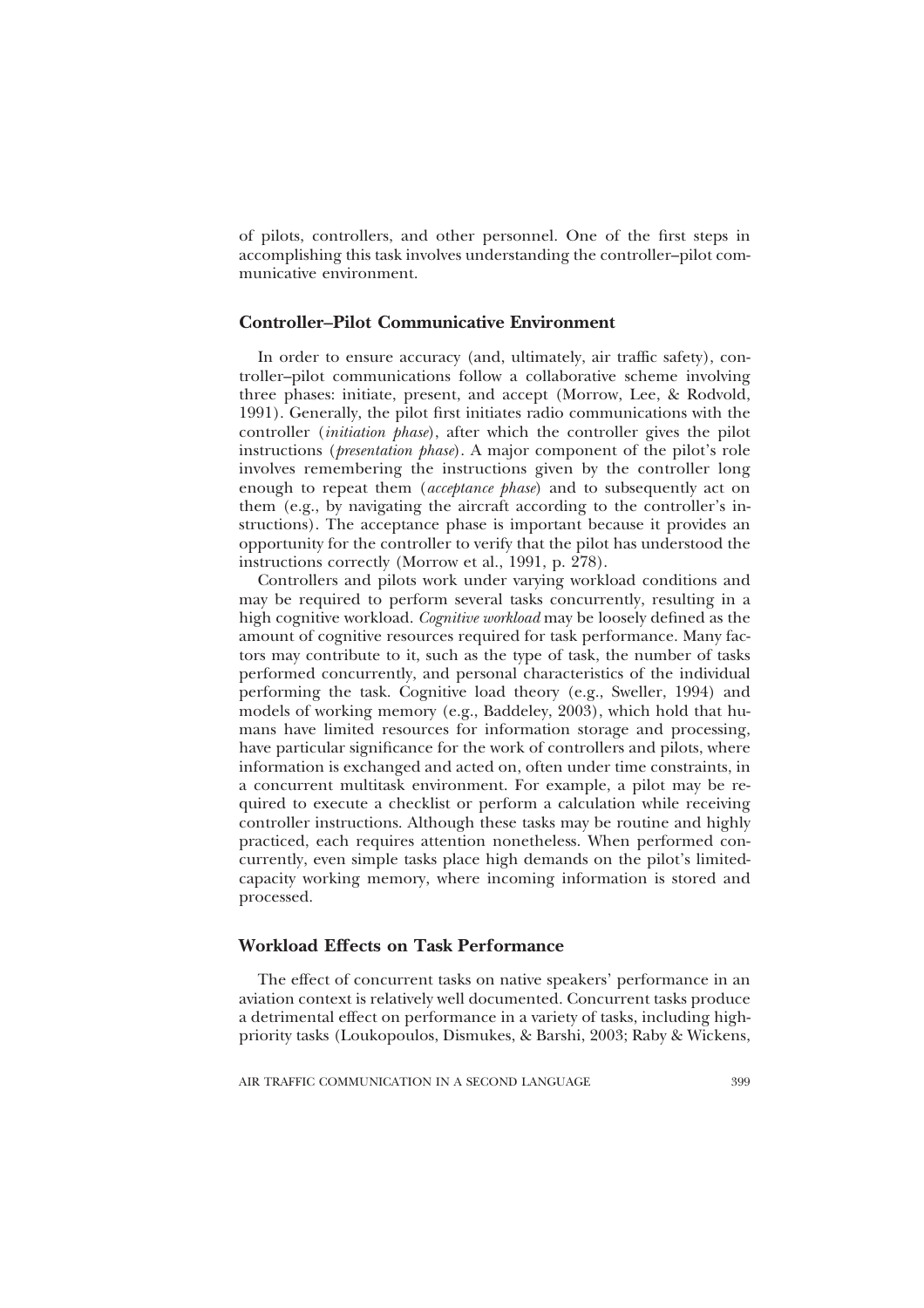1994). In observations of pilots' behavior in the cockpit, Loukopoulos et al., for instance, noted that in the classroom tasks are practiced in a linear fashion, but in the cockpit these same tasks often have to be performed concurrently, thus increasing the risk of pilot forgetting or error. The well-known pilot task prioritization maxim "aviate-navigatecommunicate" succinctly summarizes the concurrent task environment of pilots but does not necessarily reflect the complexity and interdependence of these tasks. The tasks associated with aviation and navigation (higher priority tasks) often depend on accurate communications with the controller (regarded as a lower priority task, according to the task prioritization maxim). For example, the controller provides the pilot with important navigational instructions, such as heading, speed, and altitude, which the pilot then repeats and carries out in navigating the aircraft. Therefore, effective controller-pilot communications are critical to air safety.

Although concurrent task performance involving communication creates challenges for all speakers and listeners, it may create special challenges when L2 communications are involved. In fact, there are no studies known to us that have investigated the effects of cognitive workload (i.e., workload resulting from a concurrent nonlinguistic task) on L2 speech production. Previous studies investigating this issue in L1 speech processing have found that high cognitive workload imposed by concurrent task performance leads to measurable changes to speech in comparison with speech produced without other accompanying tasks or under low cognitive workload (see, e.g., Dromey & Benson, 2003; Jou & Harris, 1992). Among these studies, at least one has examined listener reactions to L1 speech produced under high cognitive workload (Lively, Pisoni, Van Summers, & Bernacki, 1993). It appears that speakers' responses to cognitive workload vary considerably, and that robust changes to speech resulting from high cognitive workload are perceptible to listeners. If high cognitive workload affects the quality of L1 speech to an extent perceptible to listeners, then it is important to investigate the extent to which it does so with L2 speech, especially given the importance of accurate L2 communications to air-traffic safety.

#### THE CURRENT STUDY

Recognizing the paucity of research on cognitive workload in L2 communication and the practical implications of such research for workrelated L<sub>2</sub> training and assessment, we investigated the effects of task demands on L<sub>2</sub> speech production in a simulated pilot navigation task. Forty L2 English speakers of two proficiency levels and 20 native English speakers played the role of pilot in this task. The participants first re-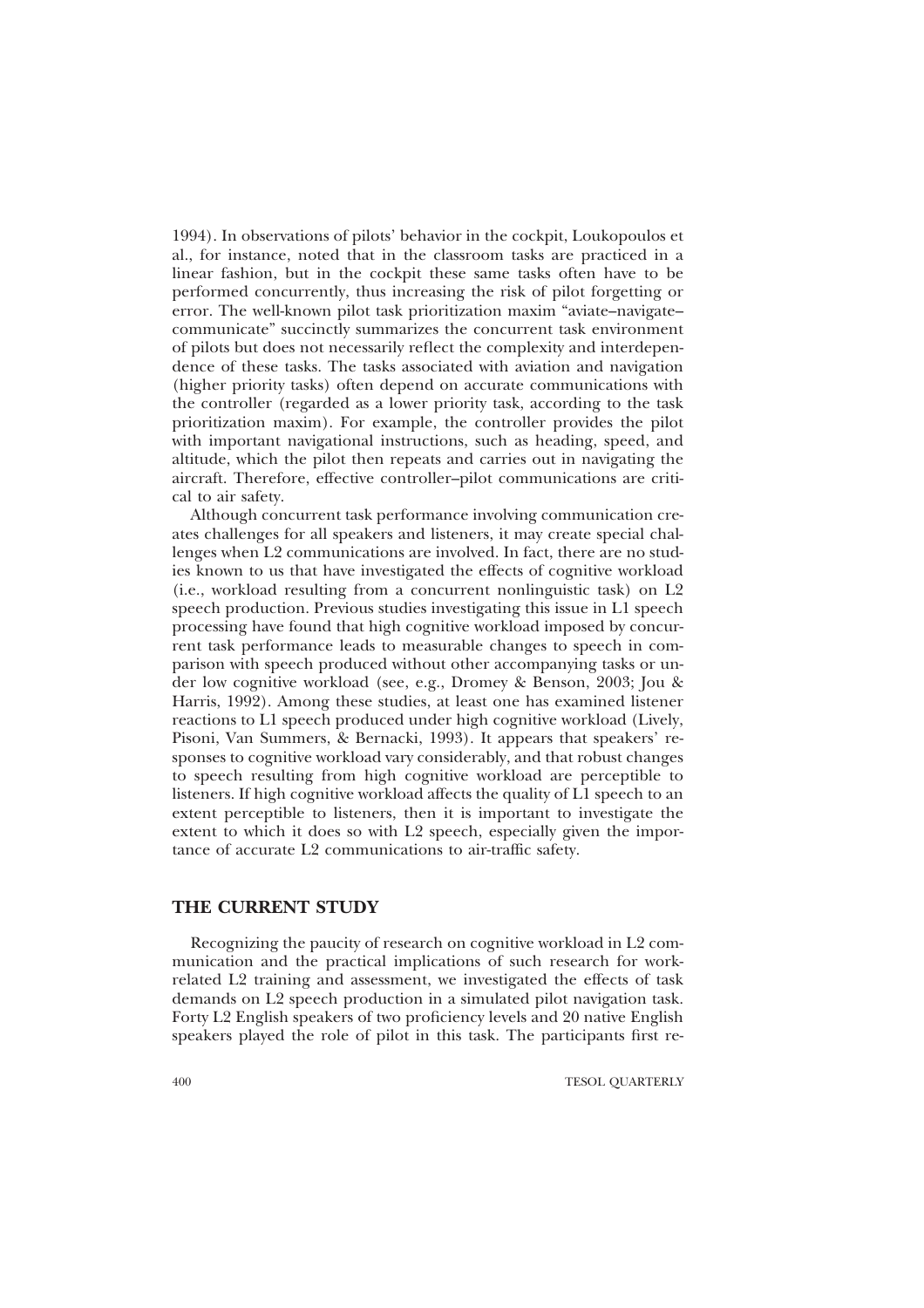ceived recorded oral instructions, then repeated them, and finally carried them out by navigating grids on a computer screen. All participants completed this task under two conditions: while performing a concurrent mental arithmetic task (high workload condition) and without such a task (low workload condition). For the purposes of this article, we analyzed the participants' speech as they repeated the instructions, but excluded from consideration the data relating to navigation accuracy. We compared how accurately they repeated the instructions under high and low cognitive workload, and how accented, comprehensible, and fluent they sounded. Our objective was to determine how two factors (L2 proficiency and degree of workload) might influence measures of message repetition and speech production in a simulated pilot navigation task.

# **METHOD**

# Participants

The original pool of participants included 62 engineering students (47 male, 15 female) from Montréal English-medium universities (mean age: 27; range: 19–41). Subsequently, the data from two participants (both male) were excluded. One was unable to perform some of the tasks; the data for the other were lost due to a malfunction in the recording equipment. The remaining 60 participants were divided into three groups. The native speaker group (henceforth, NS) included 20 native English speakers. The remaining two groups of 20 included native Mandarin speakers who had arrived in Canada as adults to pursue postsecondary education.

The L2 speakers were divided into two proficiency groups (henceforth, high and low) based on three sets of measures. The first proficiency measure was derived from a listening comprehension test, a diagnostic pretest used for TOEFL preparation (Phillips, 2005). In this test, the participants heard a simple conversation and a lecture and, following each one, responded to six multiple-choice comprehension questions (on paper). Each participant thus obtained a listening comprehension score out of 12.

The remaining two sets of proficiency measures were derived from an oral interview with each participant, a 2-minute monologue in response to a simple prompt (e.g., "Describe your recent trip/vacation"). Each participant's interview was first transcribed in order to obtain lexical and morphosyntactic error counts. Lexical errors were defined as incorrectly used words or phrases; *morphosyntactic errors* were defined as mistakes in sentence structure, morphology, or syntax. For each participant, a speaking accuracy score was defined as a proportion of errors, calculated by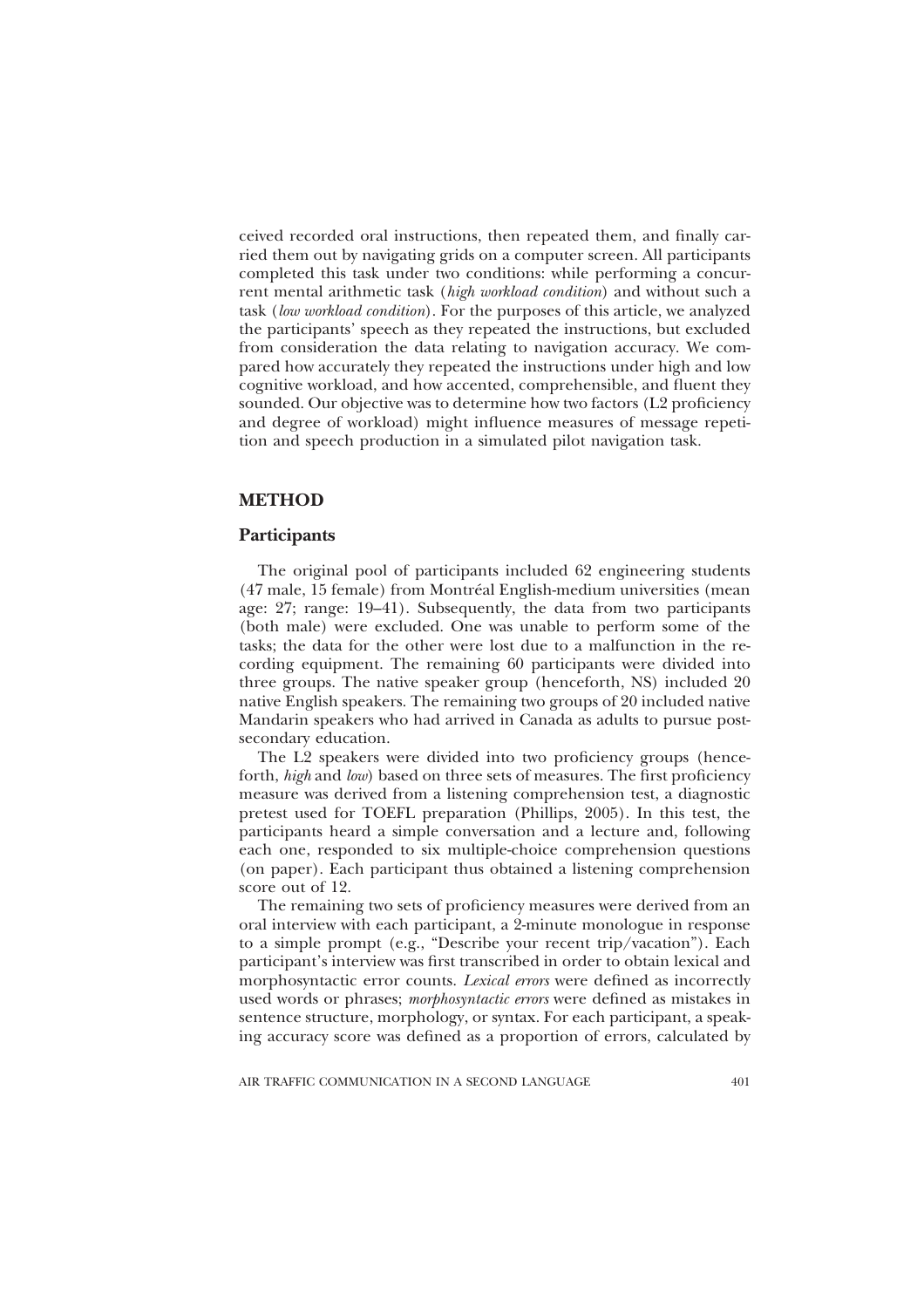dividing the total number of lexical and morphosyntactic errors by the total number of words in the speech sample.

Finally, a brief excerpt (about 20 seconds) from each participant's interview was presented to a panel of judges for ratings of accentedness, comprehensibility, and fluency using nine-point Likert scales. The judges were 10 native English speakers (7 female, 3 male) from Englishmedium universities (mean age: 24; range: 19–33). For accentedness  $(1 = \text{ heavily} \text{ accepted}, 9 = \text{not} \text{ accepted} \text{ at all})$ , the judges were told to estimate the degree of foreign accent in the participants' speech, disregarding acceptable pronunciations typical of native regional varieties of English. For comprehensibility  $(1 = hard to understand, 9 = easy to under$ stand), the judges were instructed to rate how difficult or easy it was to understand what the participants were saying. For fluency  $(1 = not$  fluent at all,  $9 = \text{very fluent}$ , the judges were asked to rate the degree to which the participants' speech sounded fluent (i.e., spoken without undue pauses, filled pauses, hesitations, or dysfluencies such as false starts and repetitions). Accentedness, comprehensibility, and fluency scores were calculated for each participant by averaging the 10 judges' ratings of each speech sample.

For all sets of measures, one-way analyses of variance (ANOVAs) comparing the three participant groups yielded significant F ratios,  $F(2, 57)$ values > 27.35,  $p$  values < 0.0001. Tukey honestly significant difference (HSD) posthoc tests showed that the three proficiency groups significantly differed from one another for all proficiency measures  $(p < 0.05)$ . Mean values and standard deviations for all proficiency measures are presented for each group in Table 1.

## **Materials and Procedure**

We used a simulated pilot navigation task adapted from previous studies of controller-pilot communications (Barshi, 1997; Barshi & Healy, 1998, 2002; Schneider, Healy, & Barshi, 2004). The task was modified to

| Measure                 | Group          |      |      |      |      |      |  |  |  |
|-------------------------|----------------|------|------|------|------|------|--|--|--|
|                         | Native speaker |      | High |      | Low  |      |  |  |  |
|                         | М              | SD   | М    | SD   | М    | SD.  |  |  |  |
| Listening comprehension | 11.06          | 0.84 | 9.13 | 1.26 | 7.89 | 1.81 |  |  |  |
| Speaking accuracy       | 0.01           | 0.00 | 0.14 | 0.05 | 0.19 | 0.06 |  |  |  |
| Accentedness            | 8.53           | 0.37 | 3.65 | 1.14 | 2.55 | 0.57 |  |  |  |
| Comprehensibility       | 8.66           | 0.56 | 5.15 | 1.21 | 3.86 | 0.76 |  |  |  |
| Fluency                 | 8.68           | 0.25 | 5.05 | 1.01 | 3.91 | 0.74 |  |  |  |

TARLE<sub>1</sub> Means (M) and Standard Deviations (SD) for Each Proficiency Measure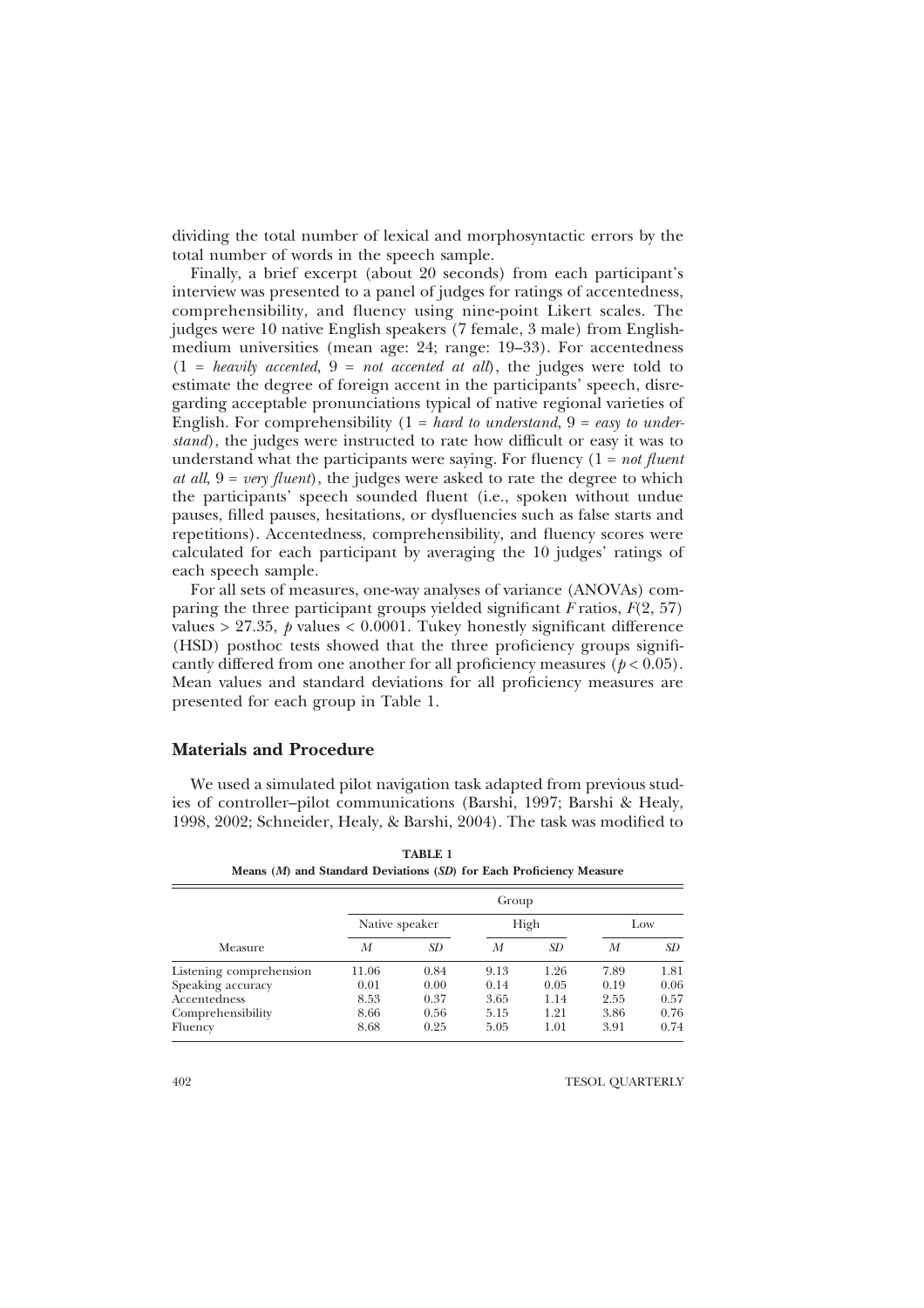include a high workload condition. In the low workload condition, the participants listened to and repeated recorded messages spoken by a male native English speaker. These messages simulated authentic controller-pilot communications; they corresponded to the order of controller instructions for heading, altitude, and radio frequency but contained no aviation jargon (Barshi, 1997). The messages were one to three commands in length and contained instructions for navigation on a stack of four 4-by-4 grids displayed on a computer screen. Examples are as follows. One command: Turn right two squares; two commands: Turn right one square, climb down one level; three commands: Turn left one square, climb up one level, move forward one step. On hearing each message, the participants first repeated it in its entirety and then carried out the commands it contained by clicking on the appropriate squares in the grids.

The high workload condition differed from the low workload condition in that participants performed a mental arithmetic task while repeating each message. More specifically, a number between 11 and 99 would appear randomly in one of six boxes surrounding the navigation grids  $0.\overline{5}$  seconds after the message was heard (e.g., 57). The participant would then mentally reverse the digits and add the original and reversed number while repeating the message (e.g.,  $57 + 75$ ). The participant would then utter the solution to the arithmetic problem immediately after repeating the message (Turn left one square. Climb up one level. Move forward one step. Answer: 132). The arithmetic task was therefore concurrent with the speaking task.

The experiment involved a within-subjects design. That is, all participants performed the task under both workload conditions (low and high), with the order of conditions counterbalanced across participants. Each condition consisted of 36 messages (12 of each length) preceded by 12 practice trials (4 of each length). The entire testing session was audio recorded for later analysis.

To analyze listener reactions to participants' message repetitions, speech samples were excised from the participants' recordings and were subsequently played to 10 raters who rated them on nine-point Likert scales for perceived accentedness, comprehensibility, and fluency (Derwing & Munro, 1997). These raters (2 males, 8 females), who were university students with no language teaching experience (mean age: 25; range: 20–35), were different individuals from those who participated in the language proficiency rating described earlier. However, the same criteria were used as before. For accentedness, the raters estimated the degree of foreign accent in each repeated message. For comprehensibility, they judged how difficult or easy it was to understand each repeated message. For fluency, they judged the degree to which each message was repeated without undue pauses, hesitations, or dysfluencies. A total of 12 speech samples per participant (two for each message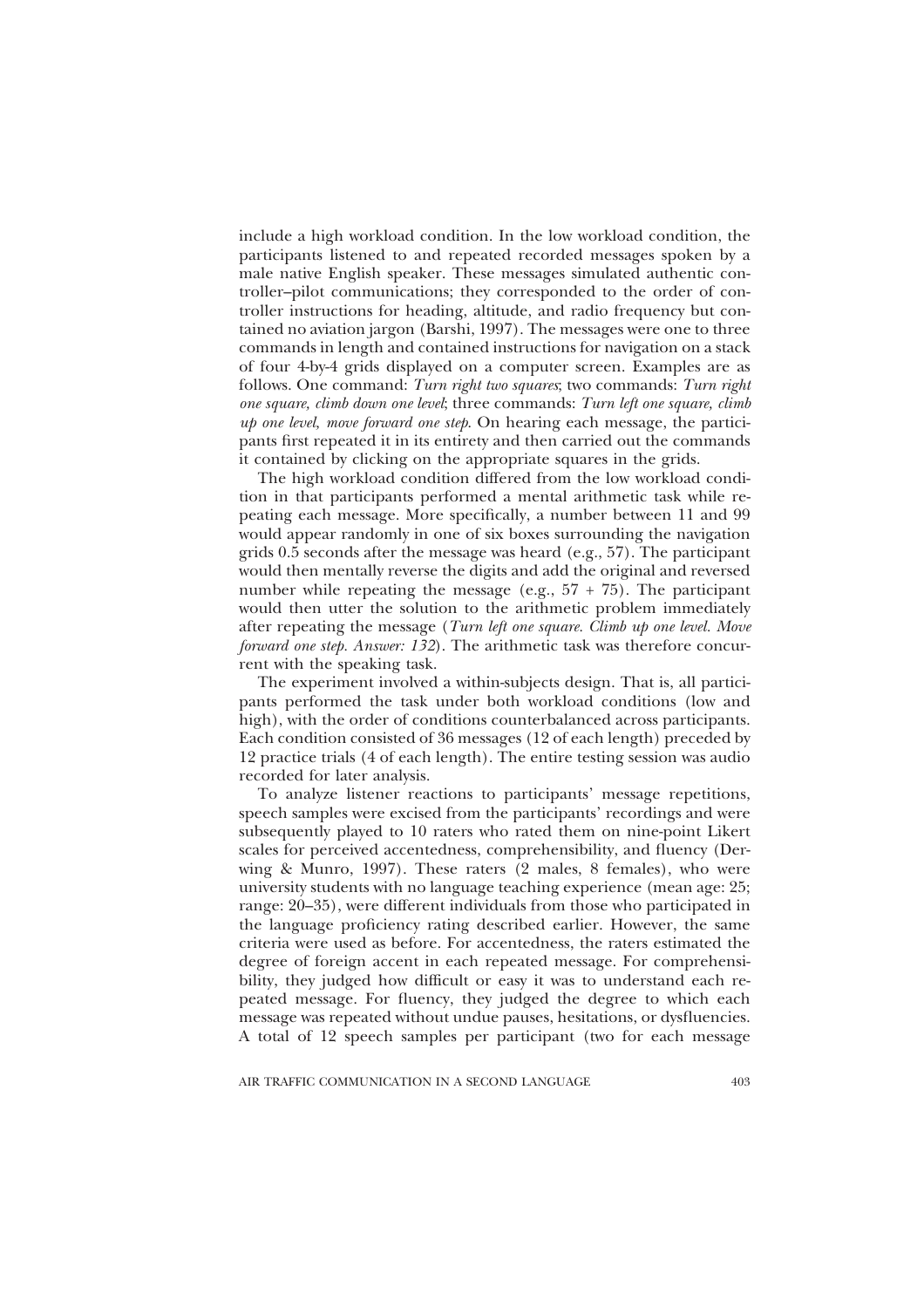length in each workload condition) for a total of 720 samples were presented to the raters in 8 blocks of 90 samples each. The rating data were collected in separate sessions, and the order of presentation of blocks was counterbalanced. The raters were allowed to take frequent breaks.

## Data Analysis

We analyzed the participants' accuracy in repeating messages (henceforth, *repetition accuracy*) and their accentedness, comprehensibility, and fluency as a function of English proficiency group (NS, high, low) and workload condition (*high, low*). For this report, we did not analyze the data separately for messages of different lengths; thus, the measures of repetition accuracy, accentedness, comprehensibility, and fluency represent averaged scores for messages of one to three commands. Repetition accuracy was treated as a measure of the ability of those role-playing pilots to retain the information contained in the simulated controller messages. Accentedness, comprehensibility, and fluency were chosen as dependent measures because these aspects of speech production potentially have an impact on the accuracy and efficiency of controller-pilot communications.

The participants' repetition accuracy was scored using a strict method adopted in a previous study of controller-pilot communications (Schneider et al., 2004). For each participant, a repetition accuracy score was calculated based on whether the words essential for accurate navigation were repeated for each message. For example, in the command Turn left one square, the words left and one are essential for accurate navigation because they carry information that is critical for enacting the command. By contrast, the words turn and square carry nonessential, largely redundant information. If the participant repeated all essential words in each command, this participant received a point for that message. With 36 messages repeated per condition, a total score out of 36 was calculated for each participant in each workload condition.

Each participant's accentedness, comprehensibility, and fluency ratings in each workload condition represented averages across the 10 raters' ratings for the six message repetitions in the low workload condition and the six message repetitions in the high workload condition.

# **RESULTS**

#### **Repetition Accuracy**

We first analyzed repetition accuracy scores in the low and high workload conditions to determine if L2 proficiency and workload were con-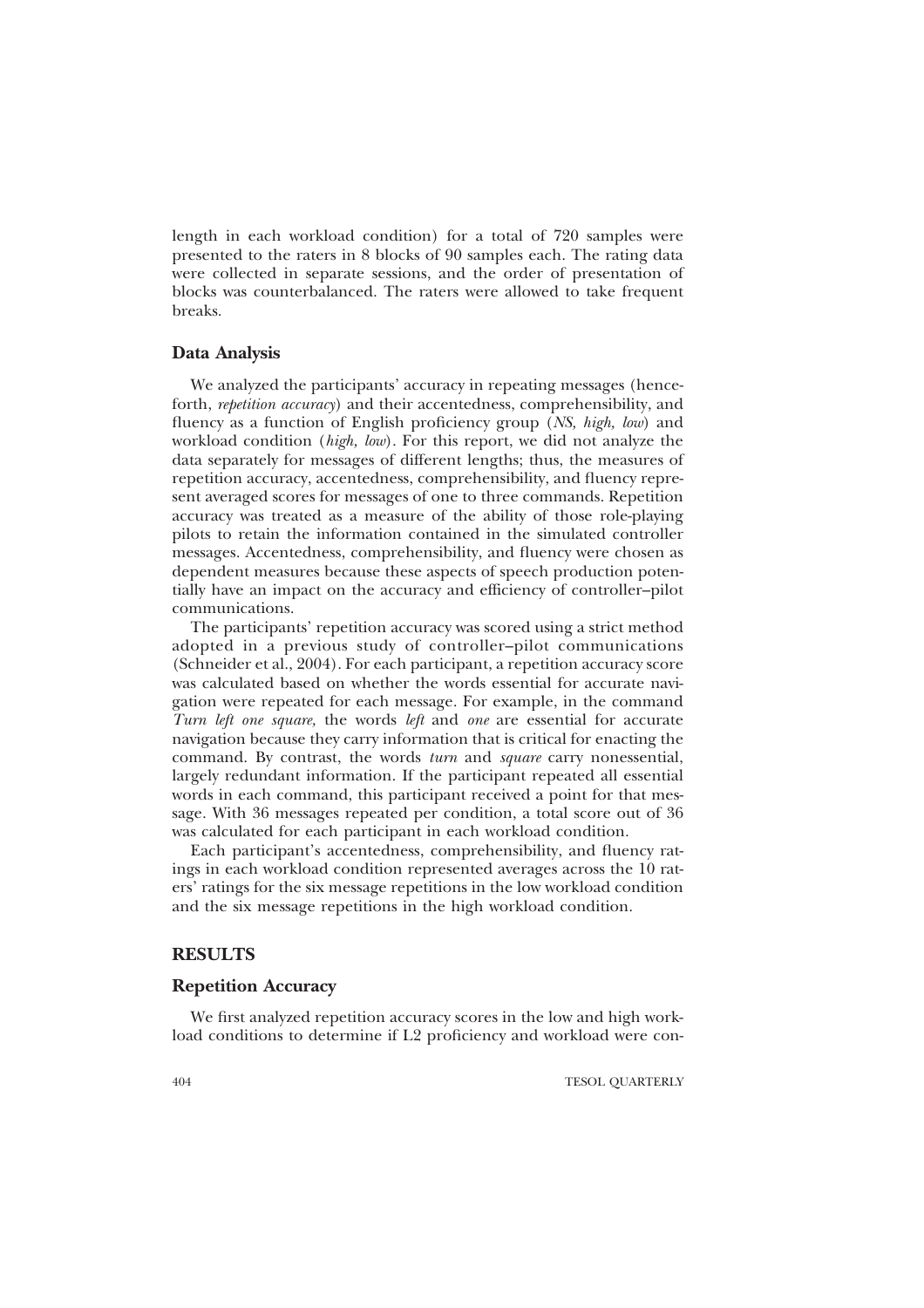| Group                                                 | Workload                |                      |                         |                      |  |  |  |
|-------------------------------------------------------|-------------------------|----------------------|-------------------------|----------------------|--|--|--|
|                                                       | Low                     |                      | High                    |                      |  |  |  |
|                                                       | M                       | SD                   | М                       | SD                   |  |  |  |
| Native speaker<br>High proficiency<br>Low proficiency | 33.35<br>30.65<br>30.88 | 1.02<br>1.54<br>1.25 | 32.50<br>28.95<br>27.80 | 1.10<br>1.78<br>1.59 |  |  |  |

**TABLE 2** Means (M) and Standard Deviations (SD) for Repetition Accuracy in the High and Low **Workload Conditions** 

tributory factors (Table 2). Our analyses consisted of five planned orthogonal contrasts (Bonferroni corrected  $\alpha = 0.01$ ). To determine the effect of L2 proficiency, we first computed two of these orthogonal contrasts: one between the NS group and both L2 groups combined (high and low), the other between the high and the low groups. These comparisons revealed that the NS group repeated messages more accurately than both the high and low groups,  $t(57) = 4.25$ ,  $p < 0.0001$ , r (effect size) = 0.49, but that the high and low groups did not differ in their repetition accuracy,  $t(57) = 0.53$ , *ns.* To determine the effect of workload, we then computed the remaining three orthogonal contrasts, comparing each group's scores under the high and low workload conditions. These comparisons revealed that only the low group repeated messages significantly less accurately in the high than in the low workload condition,  $t(57) = 3.50$ ,  $p < 0.001$ ,  $r = 0.42$ <sup>1</sup>

# **Accentedness, Comprehensibility, Fluency**

As in the previous analysis, we analyzed accentedness, comprehensibility, and fluency ratings as a function of L2 proficiency and workload (Table 3). We first computed two orthogonal contrasts (similar to those described earlier) for each speech measure to determine the effects of L2 proficiency. These comparisons revealed that for all measures the NS group received higher ratings than both the high and low groups,  $t(57)$ values > 21.92,  $p$  values < 0.00001,  $r$  values = 0.95–0.96, and that the high group received higher ratings than the low group,  $t(57)$  values > 3.81,  $\dot{p}$ values  $< 0.001$ , r values = 0.45–0.53. We then computed the remaining three orthogonal contrasts (similar to those described earlier) for each speech measure to determine the effects of workload. These compari-

 $1$  According to Field (2005), an effect size of 0.30 represents a difference of a medium magnitude, and an effect size of about 0.50 or above represents a difference of a large magnitude.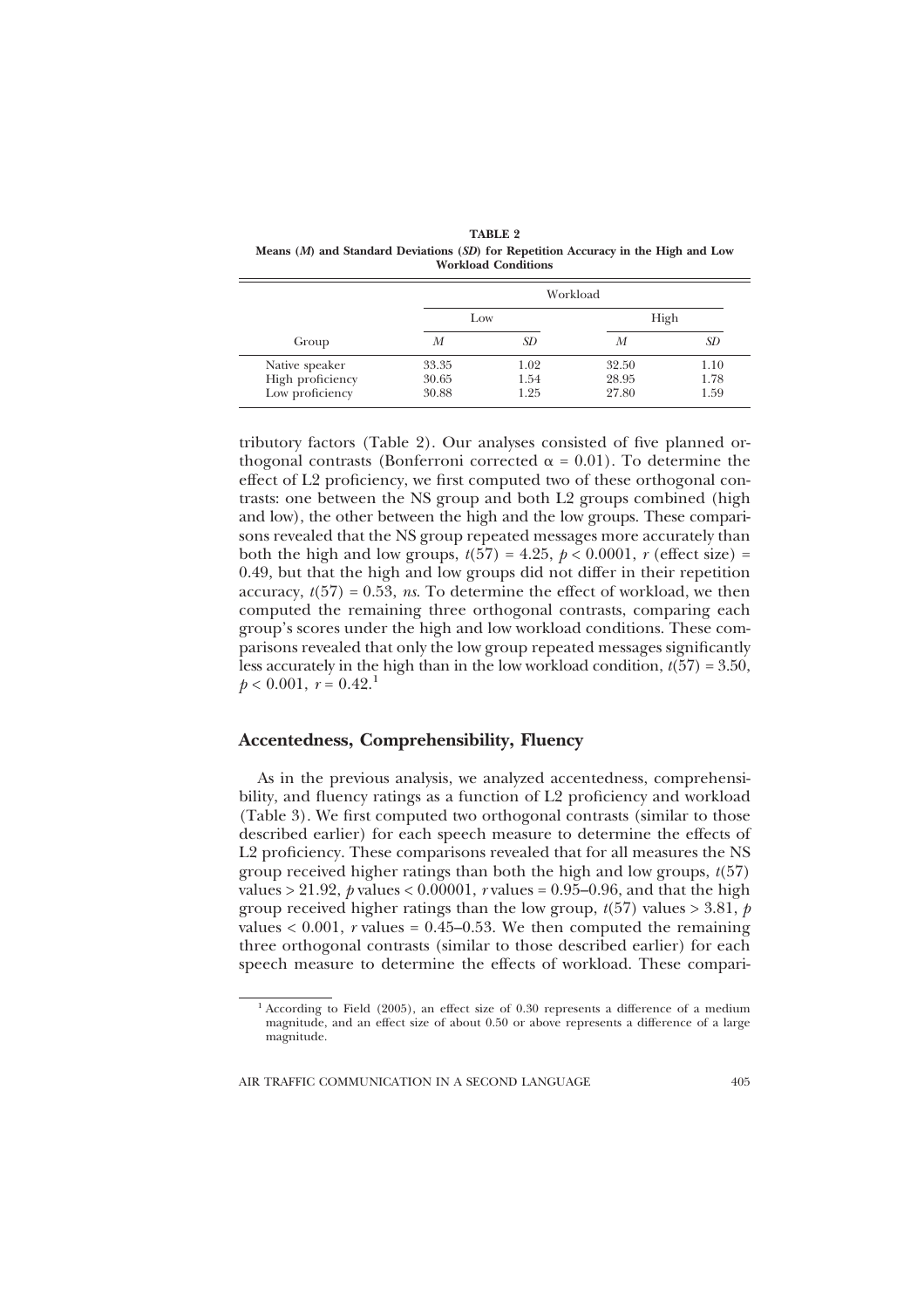| Group                                                 | Accentedness         |              |                             |                           | Comprehensibility |                   |                           |                      | Fluency              |                      |                      |                      |
|-------------------------------------------------------|----------------------|--------------|-----------------------------|---------------------------|-------------------|-------------------|---------------------------|----------------------|----------------------|----------------------|----------------------|----------------------|
|                                                       | Low<br>workload      |              | High<br>workload            |                           | Low<br>workload   |                   | High<br>workload          |                      | Low<br>workload      |                      | High<br>workload     |                      |
|                                                       | М                    | SD.          | М                           | SD                        | М                 | SD                | М                         | SD.                  | М                    | SD                   | М                    | SD                   |
| Native speaker<br>High proficiency<br>Low proficiency | 8.40<br>3.69<br>2.87 | 0.39<br>1.18 | 8.35<br>3.61<br>$0.55$ 2.69 | 0.51<br>1.25<br>1.19 3.75 | 8.37              | 0.35<br>4.76 1.09 | 8.30<br>4.61<br>0.88 3.54 | 0.51<br>1.07<br>0.73 | 8.36<br>4.88<br>4.22 | 0.41<br>0.98<br>0.82 | 8.01<br>4.71<br>3.91 | 0.68<br>0.93<br>0.75 |

**TABLE 3** Means (M) and Standard Deviations (SD) for Speech Ratings in the Low and High **Workload Conditions** 

sons revealed that the NS group received significantly lower fluency ratings in the high workload condition than in the low,  $t(57) = 3.45$ ,  $p <$  $0.001$ ,  $r = 0.42$ , and that the low group received significantly lower accentedness and lower fluency ratings in the high workload condition than in the low,  $t(57)$  values > 2.89, p values < 0.001, r values = 0.36–0.38.

#### **DISCUSSION**

## **Summary of Findings**

We investigated the effects of cognitive workload on L2 speakers' repetition accuracy and speech production (as judged by listeners) in a simulated pilot navigation task. Results revealed that the NS group repeated messages with greater accuracy than both L2 groups regardless of workload condition, and that the group with the lowest level of L2 proficiency was the one most affected by high cognitive workload. This finding suggests that L2 communications with controllers may be more challenging for pilots when they perform one or perhaps even more concurrent cognitive tasks.

Results also revealed that the NS group sounded less accented, more comprehensible, and more fluent than both L2 groups, while the high group, in turn, received higher ratings for all these measures than the low group. In addition, high workload led to lower fluency ratings for the NS group and lower accentedness and fluency ratings for the low group than did low workload. With respect to the fluency ratings, our findings suggest that high workload is associated with the production of dysfluencies such as undue or long pauses, false starts and repetitions, to an extent perceptible by listeners. Although the additional cognitive demands of the high workload condition did not affect repetition accuracy (at least for the NS group), these demands did affect speech fluency,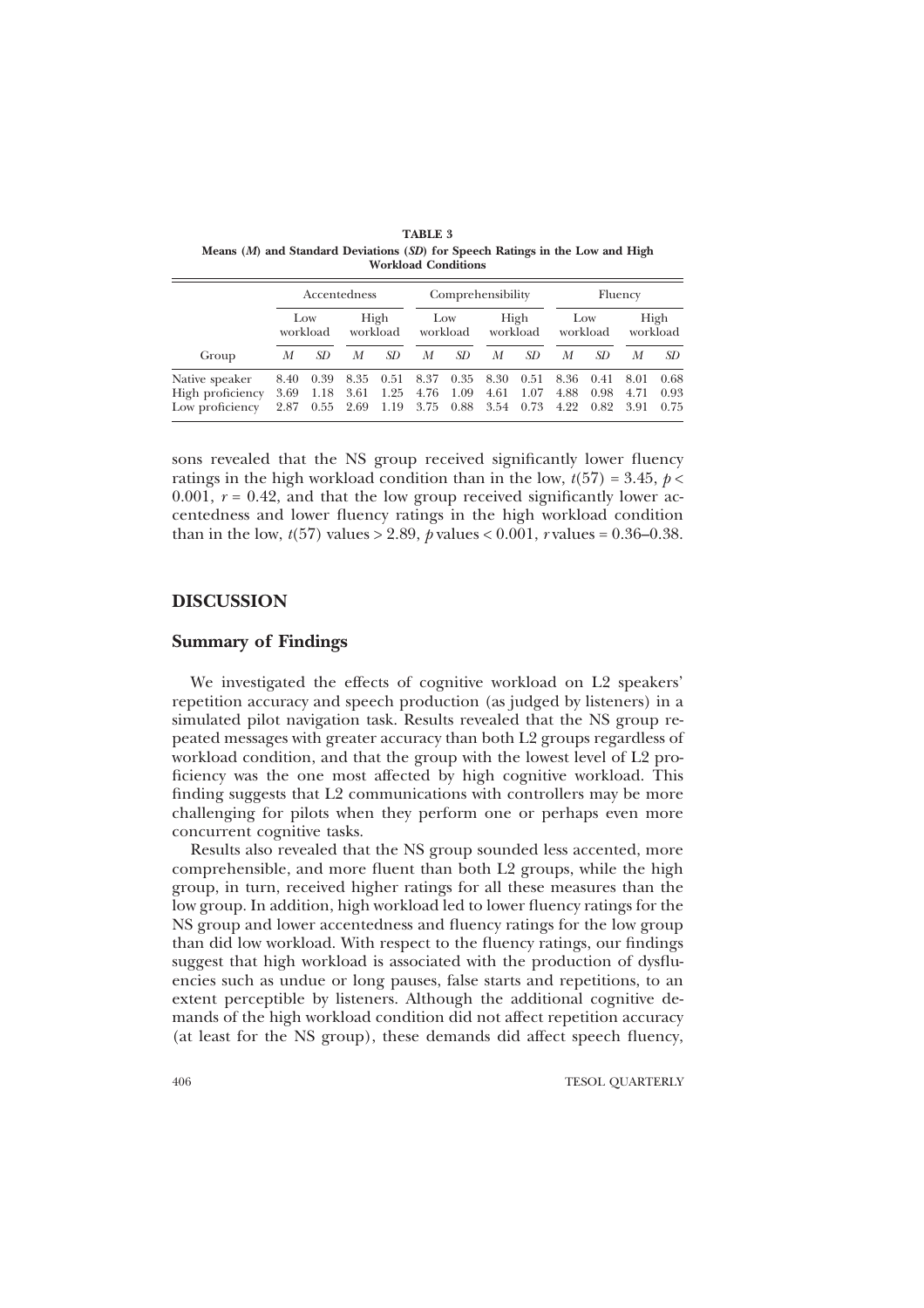suggesting that fluency measures may be good indicators of the impact of cognitive workload, even when repetition accuracy is stable. With respect to accentedness ratings, the findings suggest that low-proficiency L2 users depart even more from native-like, unaccented speech under high cognitive workload, although this increased workload may not necessarily make their speech less comprehensible.

# **Controller-Pilot Communications and L2 Processing**

The finding that workload affects the amount of information retained and influences listener perceptions of speech (especially in the L2) is compatible with existing L2 processing research. For example, this finding is in accordance with conceptualizations of the role of automaticity in language processing. Such conceptualizations hold that well-practiced skills (e.g., L1 perception and production) are more highly automatic and require fewer attentional resources than newly acquired skills, such as L2 perception and production for low-proficiency L2 users (see Segalowitz & Hulstijn, 2005). Low-proficiency speakers thus appear to have greater difficulty than high-proficiency speakers in using their L2 perception and production skills in an efficient, automatic manner. When low-proficiency learners' attentional resources are distributed across several tasks, these learners appear to engage in a nonautomatic, effortful form of processing. The result is that less information is accurately retained and more accented and less fluent speech is produced.

# **IMPLICATIONS FOR L2 TRAINING AND ASSESSMENT**

The findings have implications for L2 training and assessment, particularly in an ESP context. The current study revealed performance differences as a function of language proficiency, but the distinction between high and low proficiency was only relative here. Clearly, the notion of L2 proficiency needs to be clarified in practical terms, as it applies to thousands of professionals who will be tested according to ICAO's language proficiency requirements. The existing ICAO Language Proficiency Rating Scale is a globally recognized instrument reflecting six language skills (*pronunciation*, *structure*, *vocabulary*, *fluency*, comprehension, and interactions) and six proficiency levels (pre-elementary, elementary, preoperational, operational, extended, and expert). It may be important to continue fine-tuning this scale, validating it using a large population of pilots and controllers under conditions of varying workload or psychological stress typical of the controller-pilot workplace. It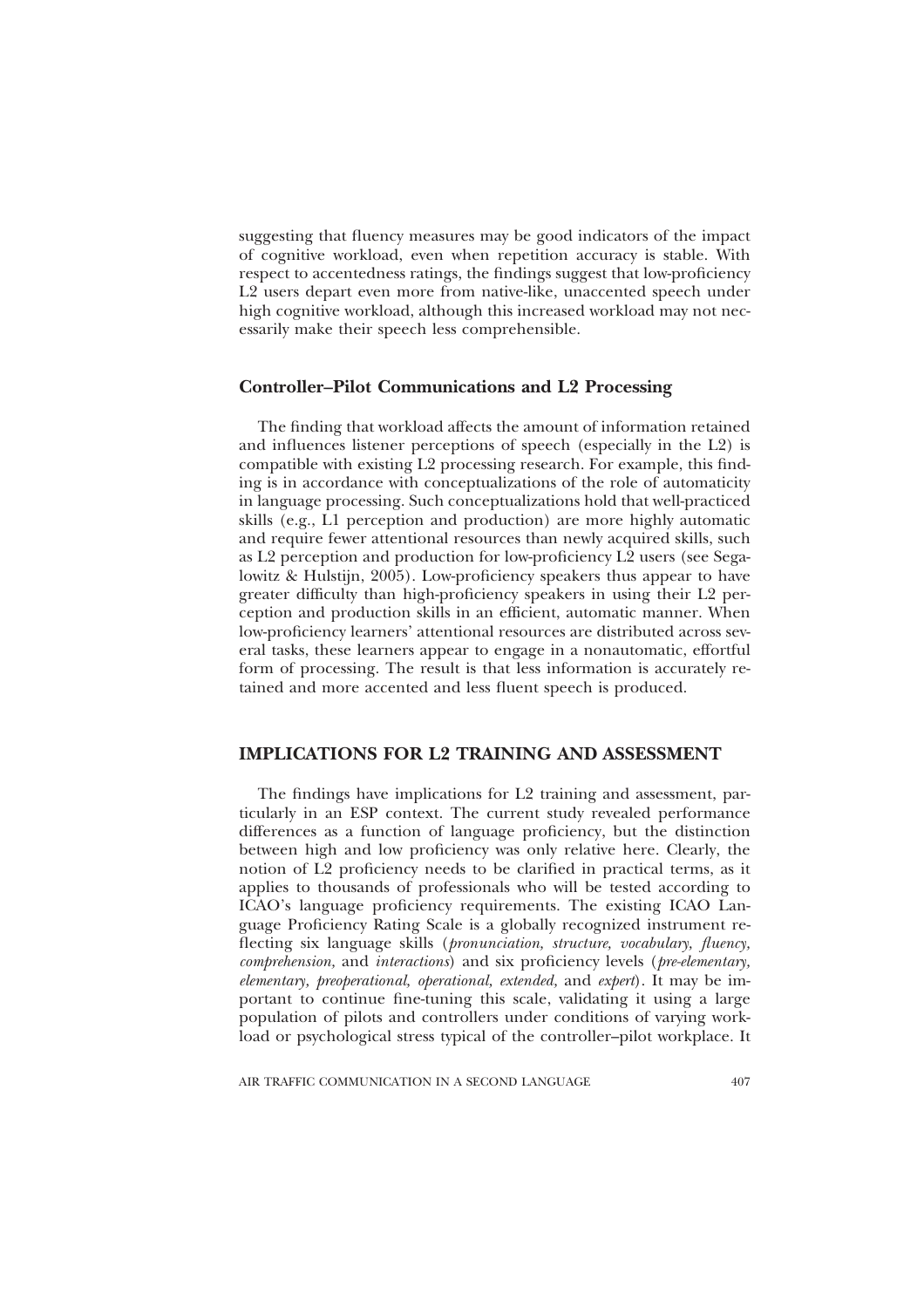may also be useful to develop more objective measures of L2 proficiency in relation to the ICAO language proficiency requirements, because these measures may prove useful in ensuring the reliability of the ICAO Language Proficiency Rating Scale, and the quality of instructional materials and curricula used in language training for controllers and pilots.

Other implications of the findings are practical in nature. For training and assessment purposes, especially in the ESP context, learners may benefit from practicing their L2 skills under workload conditions similar to those they might face in the workplace. Instructors may wish to use scaffolding techniques, involving simple-to-complex sequencing of subtasks within a whole-task paradigm (see van Merrienboer, Kirschner, & Kester, 2003) in order to reduce cognitive load for the learner when learning complex tasks. This and other pedagogical interventions can often be accomplished without much specialized equipment. For example, to simulate a concurrent task environment that is similar in its cognitive demands to that of pilots, learners could solve a nonlinguistic puzzle or do an arithmetic task while communicating with a partner or in a group. Another example of increasing the cognitive demands of a language task may be to simulate the constraints of radio communications, such as monitoring and filtering for relevant information while listening to the communications of others and waiting for an opportunity to speak.

Similarly, teachers might design paired communicative activities in which interlocutors do not see one another, as in real controller-pilot communications. In setting up listening activities, teachers could also vary the regional variety of English and expose learners to English spoken by speakers of different language backgrounds, thus simulating the linguistic diversity which characterizes aviation English. Although the technical requirements may be greater, instructors could set up activities that demonstrate the effects of radio frequency constraints on phonetic perception (e.g., showing that  $/f/$  is often indistinguishable from /s/ in radiotelephonic communications). Teachers might also simply increase task demands, for example, by reducing the amount of preparation time available or by setting a time limit to complete a listening or speaking task (Skehan & Foster, 1997).

Whatever pedagogical decisions ESP instructors make, they need not become absolute experts in the learners' field. A mere familiarization with the cognitive challenges and the communicative environment of the learners' workplace would go a long way in helping instructors to make sure that learners can cope with the constraints and challenges of reallife communications. Ultimately, this will ensure that learners meet their objective—achieving language proficiency adequate for their workplace.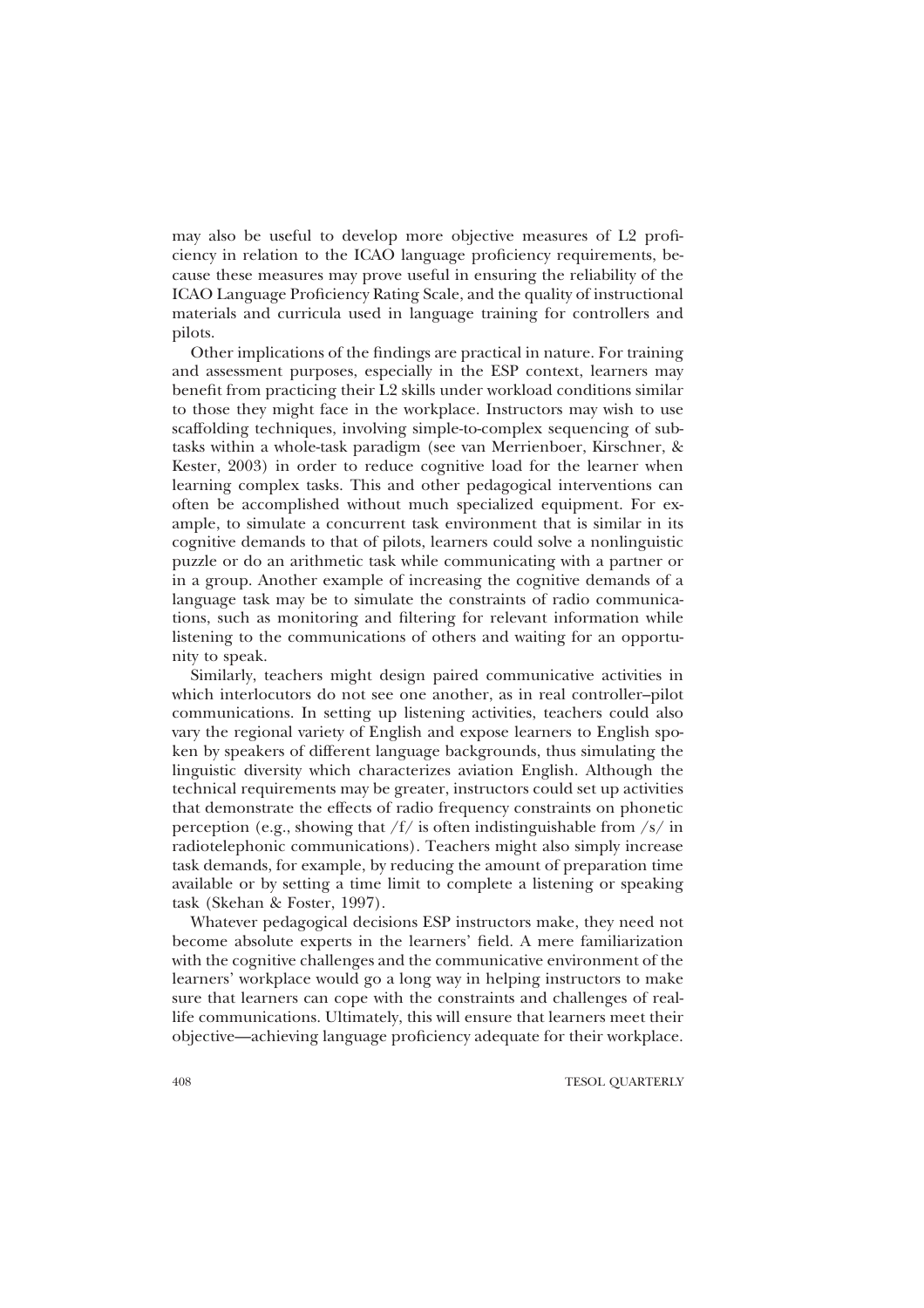#### **ACKNOWLEDGMENTS**

This research, based on Farris's master's thesis, was made possible through a grant to Pavel Trofimovich from the Fonds Québécois de la Recherche sur la Société et la Culture (FQRSC) and the support of the Centre for the Study of Learning and Performance. We extend a special thank you to Immanuel Barshi of NASA-Ames Research Center for his helpful comments and for lending the software for the navigation task. We also thank Randall Halter, Alice Healy, Vicki Schneider, Andrea Kneeland, Tarek Nocharli, and Graham Elliott for their advice and help along the way, and all of the participants and raters, without whom this work would not have been possible. We are grateful to John Field and two anonymous reviewers for their helpful feedback on earlier drafts of this manuscript.

#### **THE AUTHORS**

Candace Farris completed her master of arts degree in applied linguistics at Concordia University in Montréal, Québec, Canada, and she is now pursuing a doctorate at McGill University in Montréal. Her research focuses on cognitive factors in language assessments for pilots and controllers. She has extensive experience teaching English for specific purposes in aviation and other industries.

Pavel Trofimovich is an associate professor of applied linguistics at the TESL Centre in the Department of Education at Concordia University in Montréal, Québec, Canada. His research and teaching focus on cognitive aspects of second language processing, second language phonology, sociolinguistic aspects of second language acquisition, and computer-assisted language learning.

Norman Segalowitz is a professor of psychology at Concordia University, Montréal, Québec, Canada. His research focuses on the cognitive processes underlying adult second-language acquisition and use. In particular, he addresses the roles that automatic and attention-based processes may play in fluency development and the implications these roles may have for language instruction.

Elizabeth Gatbonton is an associate professor of applied linguistics at the TESL Centre in the Department of Education at Concordia University in Montréal, Quebec, Canada. Her research and teaching focus on sociolinguistic aspects of bilingualism, teacher training, teaching methodology, second language phonology, and the role of formulaicity in the acquisition of fluency.

#### **REFERENCES**

- Baddeley, A. (2003). Working memory and language: An overview. Journal of Communication Disorders, 36, 189-208.
- Barshi, I. (1997). *Effects of linguistic properties and message length on misunderstandings in* aviation communication. Unpublished doctoral dissertation, University of Colorado, Boulder, United States.
- Barshi, I., & Healy, A. F. (2002). The effects of mental representation on performance in a navigation task. Memory & Cognition, 30, 1189-1203.
- Barshi, I., & Healy, A. (1998). Misunderstandings in voice communication: Effects of fluency in a second language. In A. F. Healy & L. E. Bourne (Eds.), Foreign